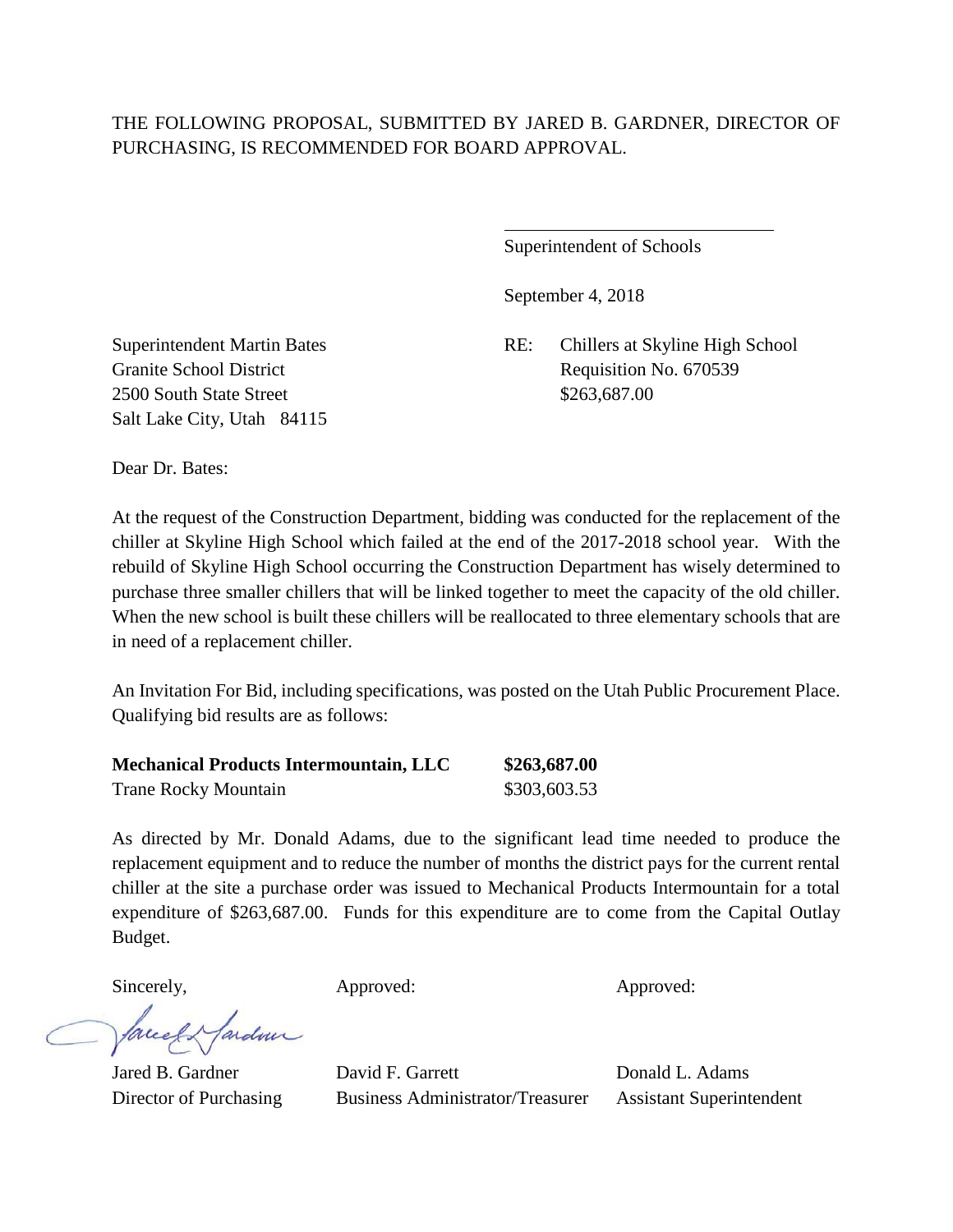# THE FOLLOWING PROPOSAL, SUBMITTED BY JARED B. GARDNER, DIRECTOR OF PURCHASING, IS RECOMMENDED FOR BOARD APPROVAL.

 $\overline{a}$ 

Superintendent of Schools

September 4, 2018

Superintendent Martin Bates RE: Audio/Visual Upgrade at Hunter 2500 South State Street Requisition No. 670961

Granite School District High School Salt Lake City, Utah 84115 \$111,622.94

Dear Dr. Bates:

At the request of the Construction Department, bidding was conducted for an audio/visual upgrade in the auditorium at Hunter High School.

An Invitation For Bid, including specifications, was posted on the Utah Public Procurement Place. Qualifying bid results are as follows:

| <b>Performance Audio</b>      | 111,622.94   |
|-------------------------------|--------------|
| <b>General Communications</b> | \$172,138.00 |

We respectfully request approval to issue a purchase order to Performance Audio in the amount of \$111,622.94. Funds for this expenditure are to come from the Capital Outlay Budget.

Sincerely, Approved: Approved: Approved:

facely farden

Jared B. Gardner David F. Garrett Donald L. Adams Director of Purchasing Business Administrator/Treasurer Assistant Superintendent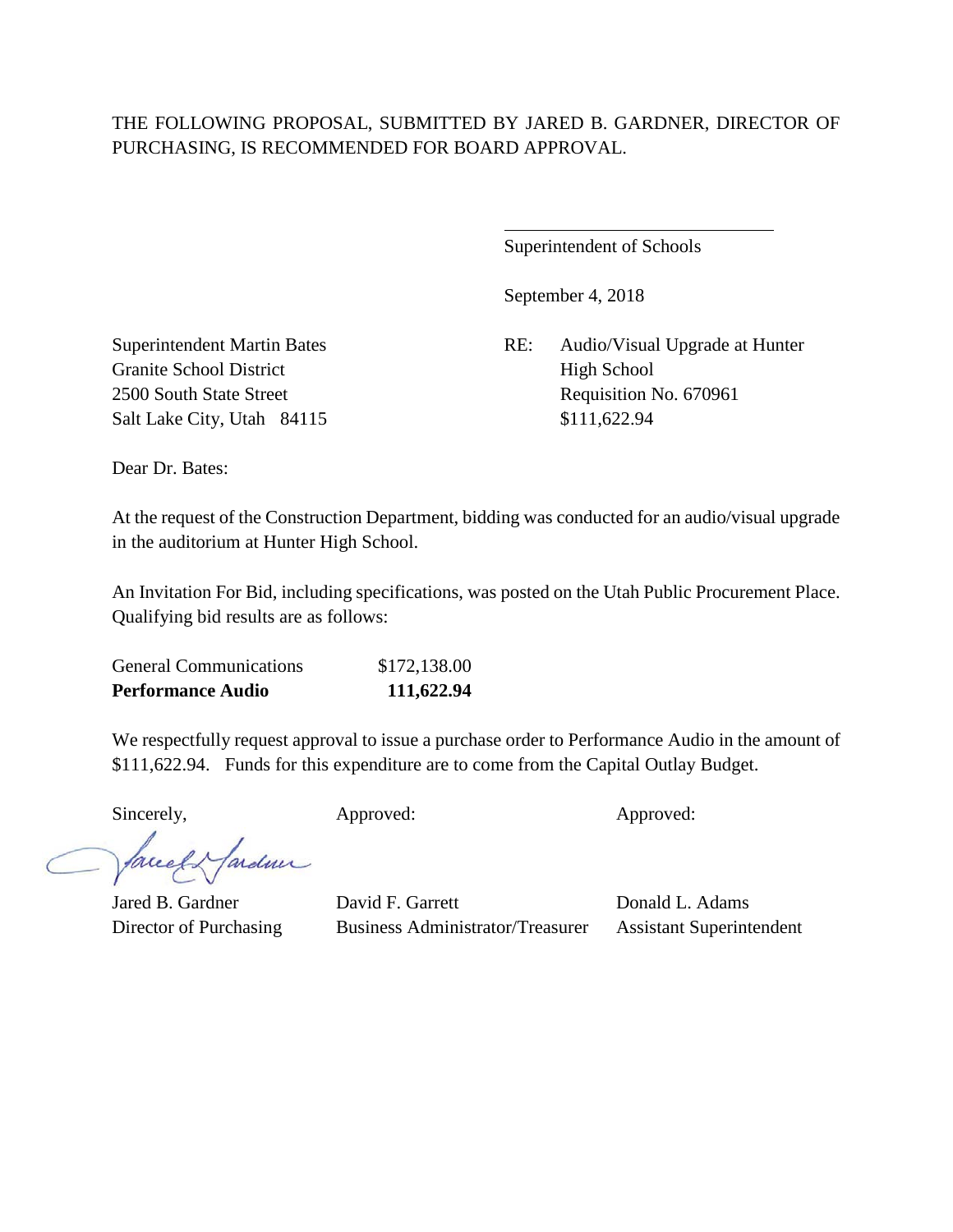### THE FOLLOWING PROPOSAL, SUBMITTED BY JARED B. GARDNER, DIRECTOR OF PURCHASING, IS RECOMMENDED FOR BOARD APPROVAL.

 $\overline{a}$ 

Superintendent of Schools

September 4, 2018

Superintendent Martin Bates RE: Security Upgrades at Fremont and Granite School District Vista Elementary Schools

2500 South State Street \$2,133,530.00 Salt Lake City, Utah 84115

Dear Dr. Bates:

At the request of the Construction Department, bidding was conducted for security upgrades at Fremont and Vista Elementary Schools.

An Invitation For Bid, including specifications, was posted on the Utah Public Procurement Place. Bid results are as follows:

| <b>J.L. Hardy Construction</b> | 2,133,530.00   |
|--------------------------------|----------------|
| <b>Judd Construction</b>       | 2,297,803.00   |
| <b>Patriot Construction</b>    | 2,390,344.50   |
| Jardine Malaska                | \$2,629,000.00 |

We respectfully request approval to issue purchase orders to JL Hardy Construction in the following amounts: Fremont, \$1,074,468.00 and Vista, \$1,059,062.00 for a total expenditure of \$2,133,530.00. Funds for these expenditures are to come from the Capital Outlay Budget.

Sincerely, Approved: Approved: Approved: Approved:

facely farden

Jared B. Gardner David F. Garrett Donald L. Adams Director of Purchasing Business Administrator/Treasurer Assistant Superintendent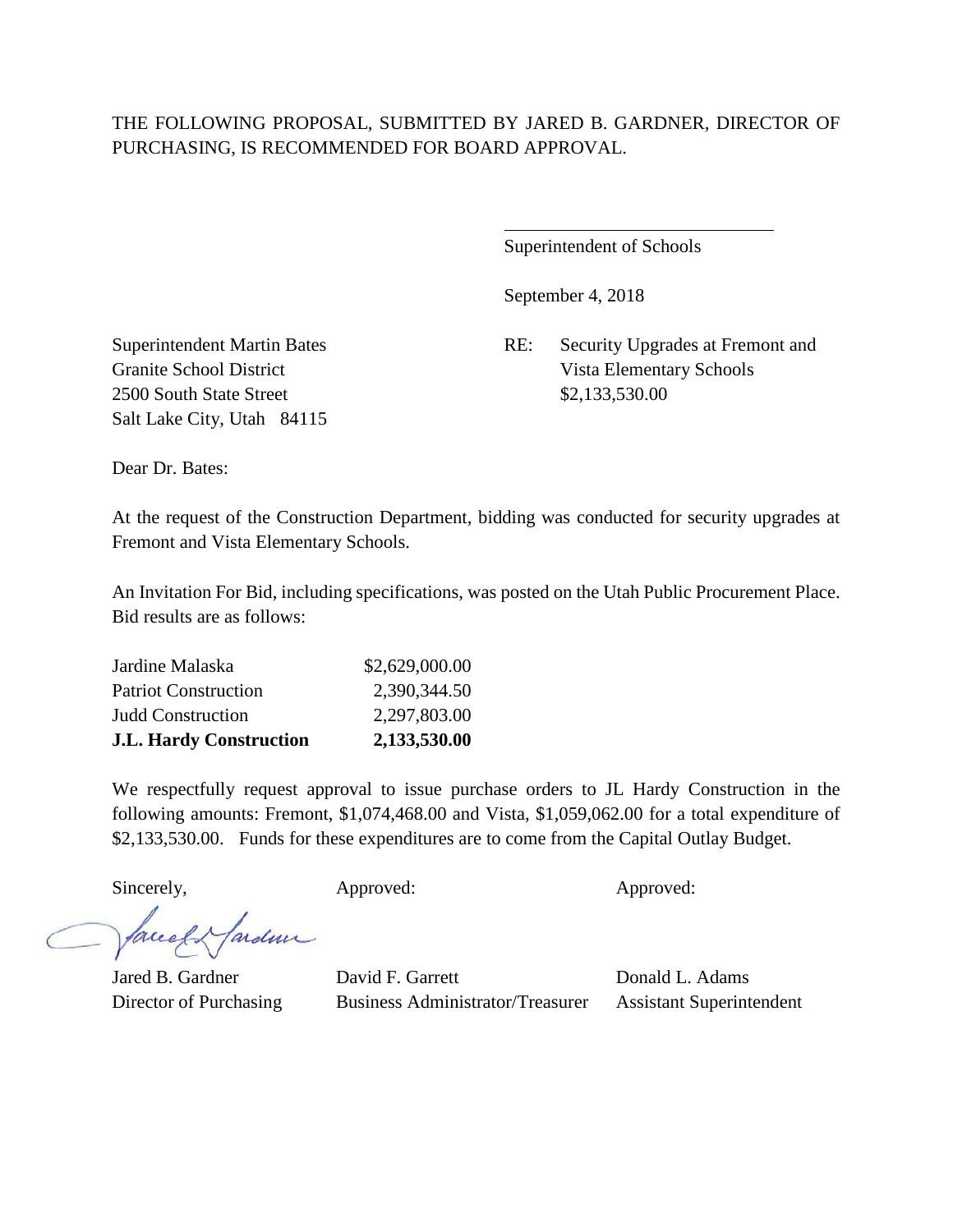Superintendent of Schools

September 4, 2018

Granite School District Requisition No. 670753 2500 South State Street \$124,204.20 Salt Lake City, Utah 84115

Superintendent Dr. Martin W. Bates RE: Trucks - 22' Cab and Chassis

\_\_\_\_\_\_\_\_\_\_\_\_\_\_\_\_\_\_\_\_\_\_\_\_\_\_\_\_\_\_\_\_\_

Dear Dr. Bates:

The Purchasing Department has received a requisition requesting the purchase of two (2) 22 foot conventional cab and chassis trucks. These trucks will be used for delivery of food to the schools from the Bates Central Kitchen. This requisition was signed by Ms. Dana Adams and Mr. David Garrett.

Invitations to Bid, which included specifications, were sent to prospective vendors. The results are as follows:

| <b>Rush Truck Centers of Utah</b> | \$124,204.20 |
|-----------------------------------|--------------|
| Warner Truck Center               | \$125,752.00 |
| Jackson Group Peterbilt           | \$130,776.00 |

Permission is requested to issue a purchase order to Rush Truck Centers of Utah for the amount of \$124,204.20. Funds for this expenditure are to come from the Food Services budget.

facely farden

Jared Gardner David F. Garrett

Sincerely,  $\qquad \qquad \text{Approved},$ 

Director of Purchasing Business Administrator/Treasurer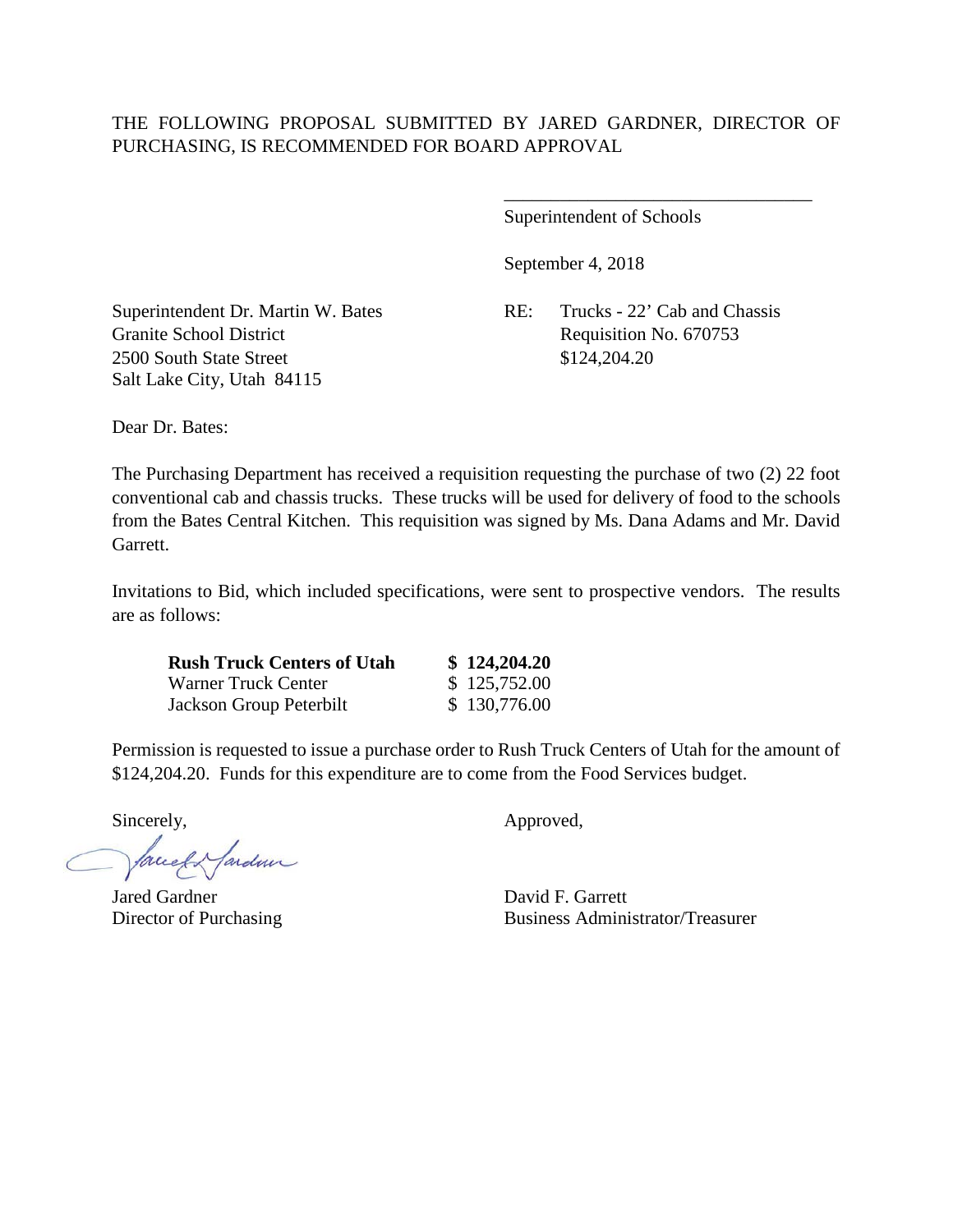#### THE FOLLOWING PROPOSAL SUBMITTED BY JARED GARDNER, DIRECTOR OF PURCHASING, IS RECOMMENDED FOR BOARD APPROVAL

Superintendent of Schools

\_\_\_\_\_\_\_\_\_\_\_\_\_\_\_\_\_\_\_\_\_\_\_\_\_\_

September 4, 2018

Superintendent Martin W. Bates RE: 22' Dry Freight Van Bodies and

Granite School District Liftgate 2500 South State Street Requisition No. 670751 Salt Lake City, Utah 84115 \$54,575.24

Dear Dr. Bates:

The Purchasing Department has received a requisition requesting the purchase of two (2) 22 foot dry freight van bodies with liftgate to be installed on two new conventional cab and chassis trucks. These bodies will be used for delivery of food to the schools from the Central Kitchen. This requisition was signed by Ms. Dana Adams and Mr. David Garrett.

Invitations for Bid, which included specifications, were sent to prospective vendors. The results are as follows:

| Intermountain Trailer | \$54,575.24 |
|-----------------------|-------------|
| $D & A$ Truck         | \$56,786.00 |
| Semi Service Inc.     | \$57,915.36 |

Permission is requested to issue a purchase order to Intermountain Trailer for \$54,575.24. Funds for this expenditure are to come from the Food Services fund.

facely farden

Jared Gardner David F. Garrett

Sincerely,  $\qquad \qquad \text{Approved.}$ 

Director of Purchasing Business Administrator/Treasurer